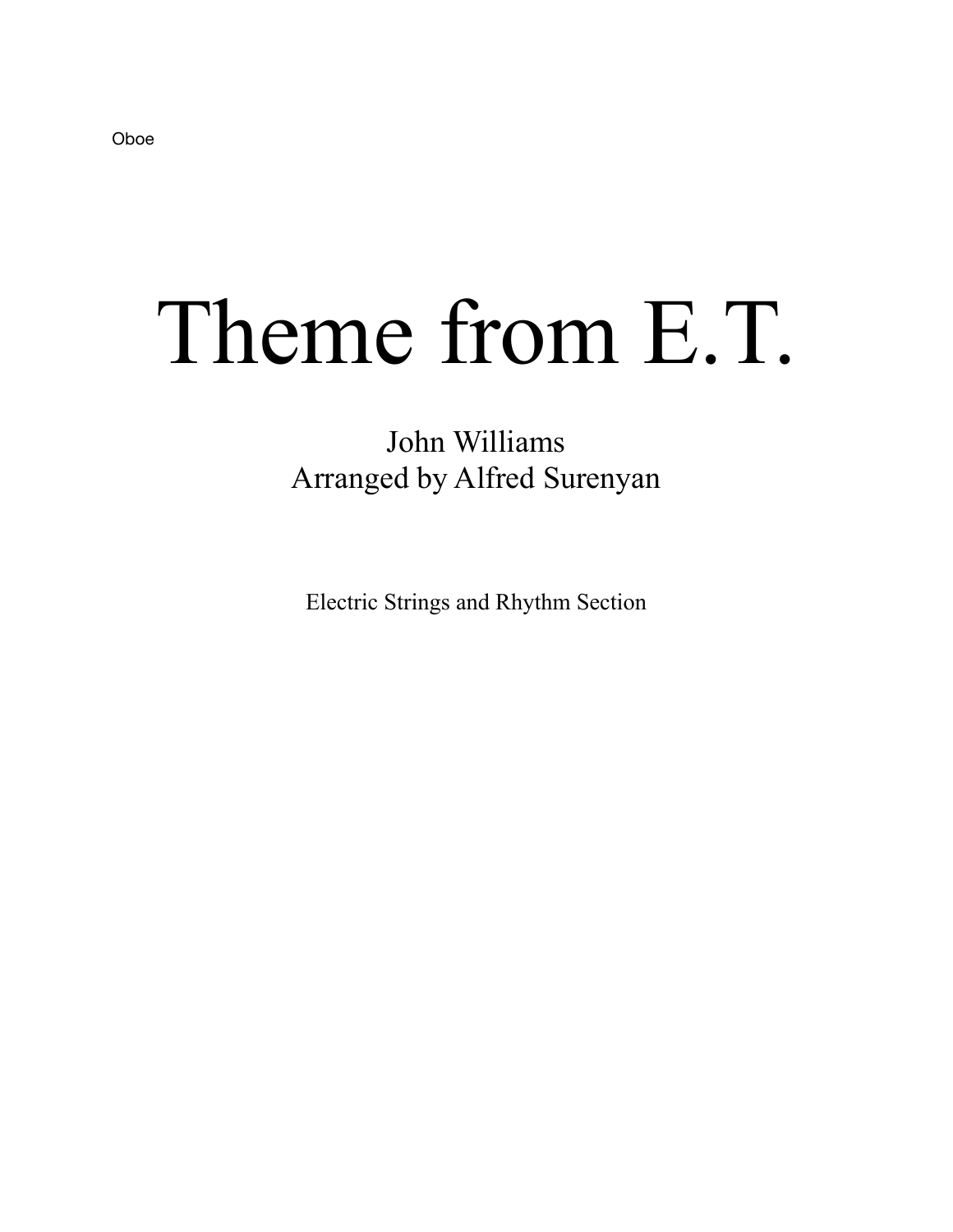Oboe

## Theme from E.T.

John Willaims Arranged by Alfred Surenyan



Copyright © 1982 Music Corporations of America